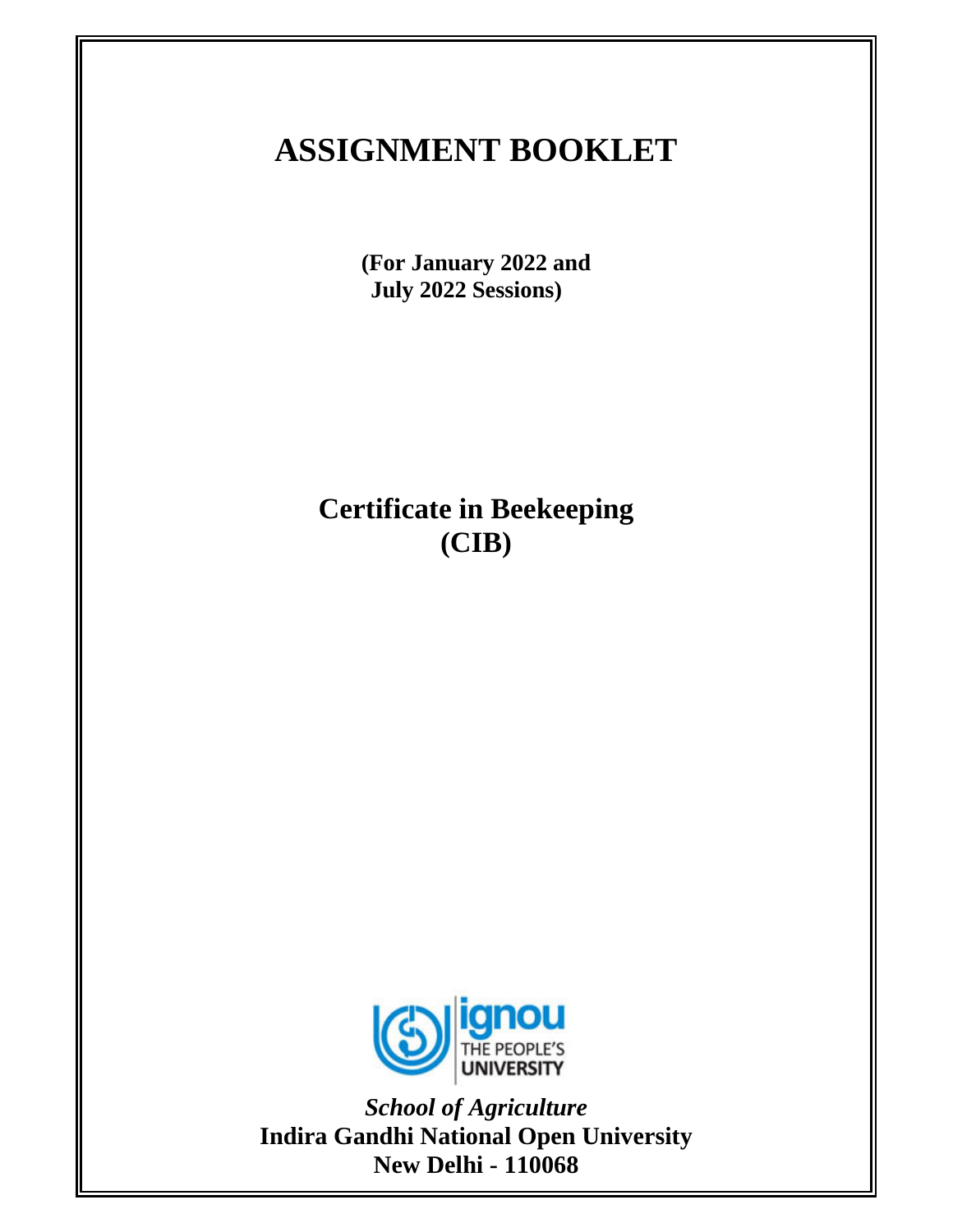Dear Learners,

As you are aware that for theory, the weightage to the term-end examination will be 80% and the weightage to the continuous assessment will be 20%. The continuous assessment is in form of assignments. There is one assignment for each course i.e. total four assignments for the programme. Each assignment will be of 50 marks, which ultimately will be converted to have weightage of 20% of theory. Instructions to format your assignments are as follows:

## **Before attempting the assignments, please read the following instructions carefully.**

- 1. First of all, read the assignment questions and instructions and identify the components of an assignment. You should read the relevant sections and sub-sections of a unit while preparing your responses. Write answers in your own words. Your responses should not be a verbatim reproduction of the textual materials / blocks provided for self- learning purpose. We also suggest that, you may read additional available in your study centre or in any other library before preparing your responses. But extra reading is not a must to answer these assignments.
- 2. On top of the first page of your answer sheet, please write the details exactly in the following format.

(Name and Code)

- 3. Use foolscap size paper for writing your answer.
- 4. Leave 4cm margin on the top, bottom and left of your answer sheet.
- 5. Clearly indicate question no. and part of the question being solved while writing answers.

| <b>Assignment No.</b>    | <b>Last date of submission</b><br>(For January, 2022) | <b>Last date of submission</b><br>(For July, 2022) |
|--------------------------|-------------------------------------------------------|----------------------------------------------------|
| Assignment 1 (OAPI-011)  | $30th$ March, 2022                                    | $15th$ September, 2022                             |
| Assignment 2 (OAPI -012) | (Before submission of TEE)                            | (Before submission of TEE                          |
| Assignment 3 (OAPI -013) | Form)                                                 | Form)                                              |

- 6. Assignments have to be sent to the coordinator of your study centre. You can submit all your assignments before submission of exam form for Term-End-Examination (TEE). Assignment should be submitted before the submission of TEExam Form as per the University schedule. However, with late fee assignment can be submitted till last day of the submission TEExam form.
- **7. We strongly suggest that you should retain a copy of your assignment responses.**

Wishing you good luck!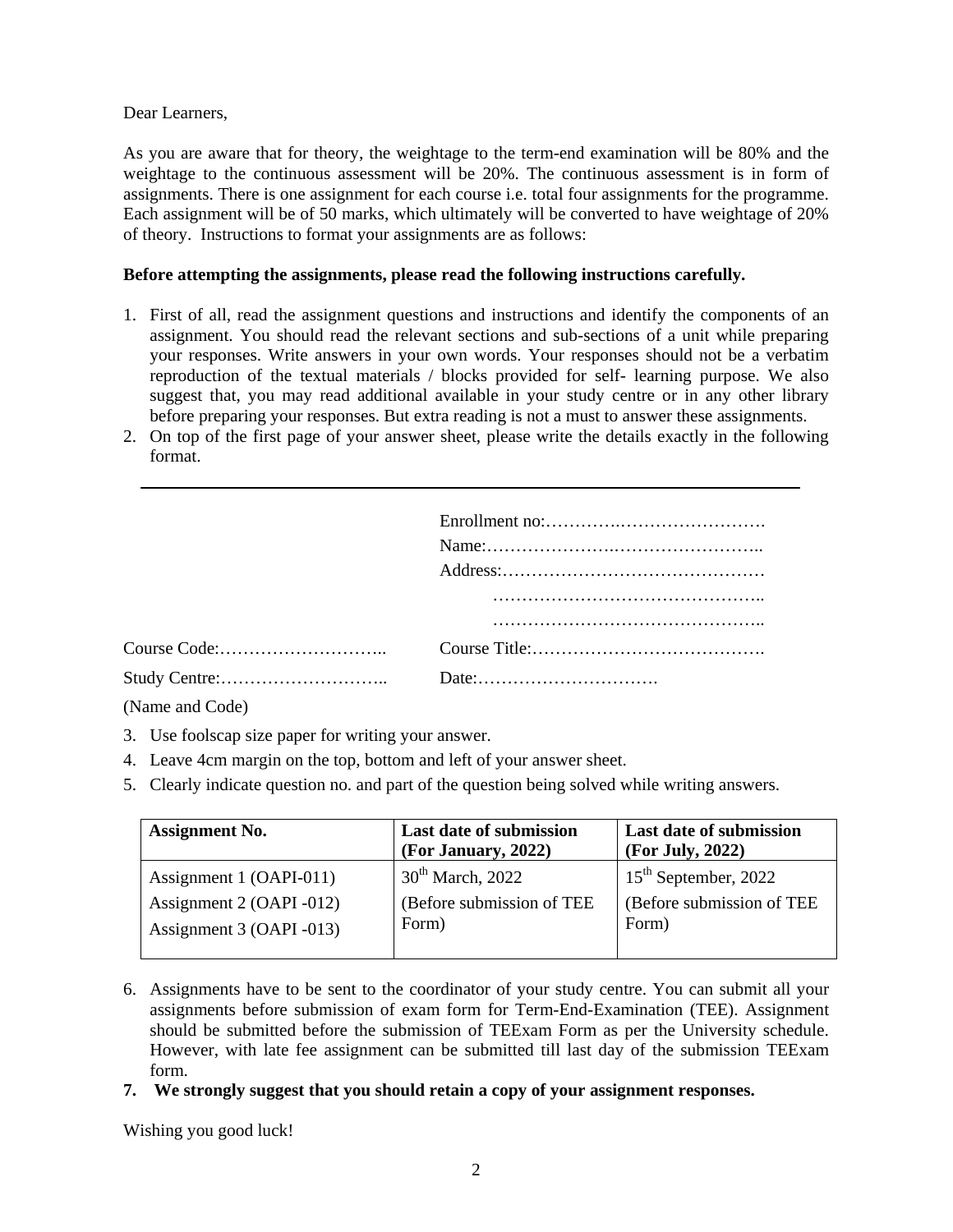## **Assignment - 1 Course Code: OAPI – 011 Course Title: Introduction to Beekeeping**

### **Maximum Marks: 50**

#### **Note: All questions are compulsory and carry equal marks.**

- Q.1. Why honey bee is called a Social-Insect? Describe the different castes of honey bee 10 and their important role in bee colony.
- Q.2. How do the bees communicate with themselves? Describe with the help of proper 10 sketch and example.
- Q.3. "Beekeeping provides diversified income to the farmer". Explain this sentence with 10 suitable example.
- Q.4. Prepare a list of important tools and equipments used in Beekeeping. Discuss their use 10 in Beekeeping.
- Q.5. Discuss the history of Beekeeping by highlighting the paradigm shifts. 10

## **Assignment - 2 Course Code: OAPI – 012 Course Title: Management of Honeybee Colonies**

#### **Maximum Marks: 50**

#### **Note: All questions are compulsory and carry equal marks.**

- Q.1. What do you mean by Robbing? How it occurs? Discuss the prevention and control of 10 robbing?
- Q.2. What is the significance of Varroa mites in the modern Beekeeping? Give a detailed 10 account on its identification, symptoms of infection, detection and control.
- Q.3. Diffentiate between absconding and foraging. Discuss the circumstances under which 10 both these phenomena happen. Also discuss the losses/ gains form these behavior of the bees.
- Q.4. Explain the detailed methodology of control / management of Bacterial diseases of 10 bees.
- Q.5. How to judge the quality of Queen bee? Discuss the good attributes of Queen bee in 10 detail.